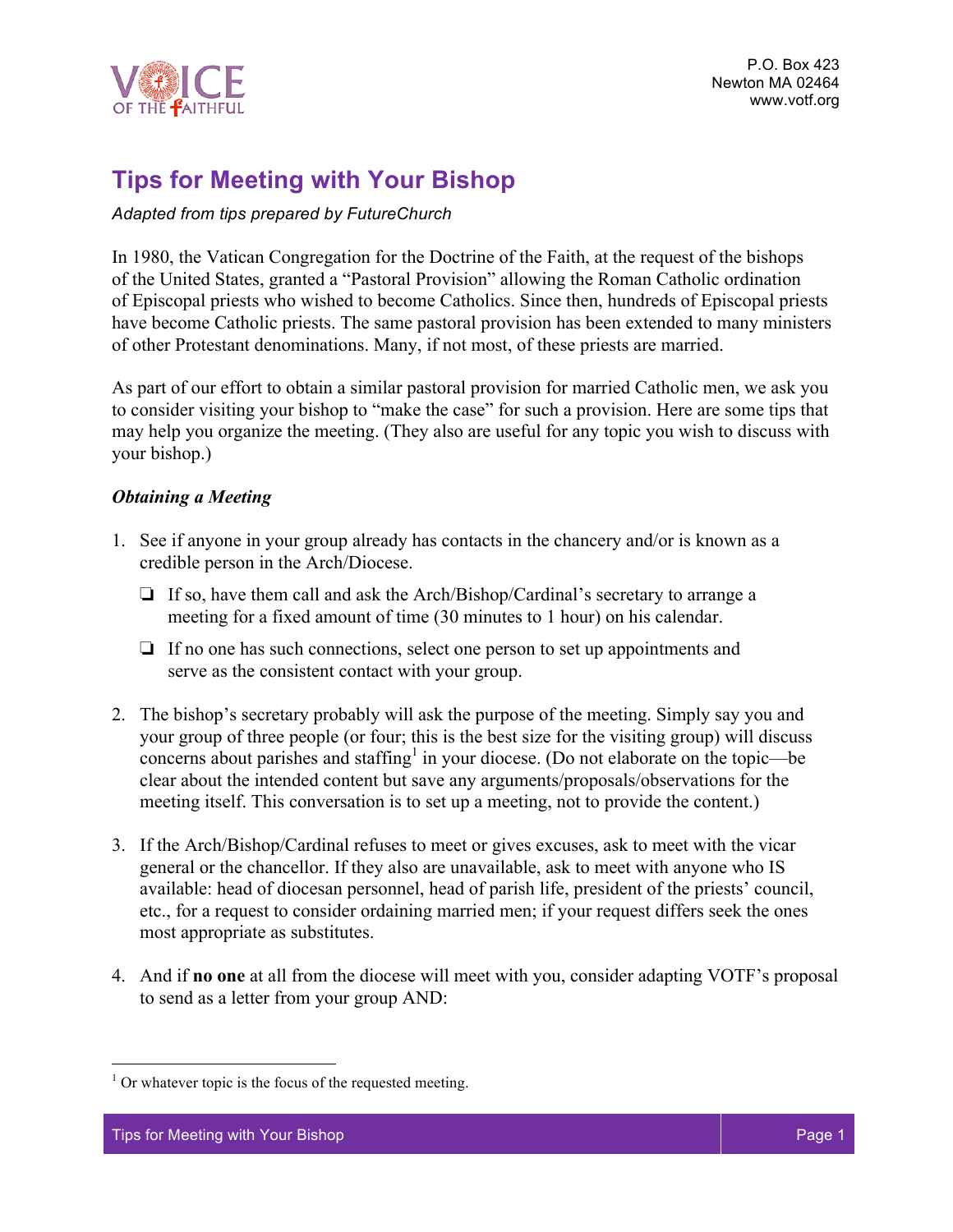- ❏ Send a copy to the Apostolic Nuncio in Washington, D.C.
- ❏ Send a copy to VOTF c/o Donna Doucette as well. (Depending on the responses we get, we will publish which bishops were willing to meet with their people about their Eucharistic future, and which were not.)

#### *Preparing for the Date*

- 5. When you do get a meeting with the Bishop or his designee, do your homework first:
	- ❏ Review the letter you sent and the prepared Talking Points.
	- ❏ Review priest shortage statistics from your diocese (you can find these at http://futurechurch.org/fpm/corpus/prieststats/). If somehow your diocese does not lack priests, review data on the global priest shortage and data on the shortages in other dioceses.

*Note:* Sometimes U.S. shortages are "corrected" by importing foreign priests who serve for a year or two at a time, or have come to learn English, study in a local university, and so on. This practice does not "solve" a shortage.

❏ **Know how numbers compare.** Sometimes bishops/spokespersons say that ordinations have increased in the last year or two, or that seminarian numbers are up. This again will not resolve the shortages if (a) the number of ordinations does not exceed the number of retiring (and dying) priests, (b) the increase does not match the current and the projected need for parish priests in the diocese, and/or (c) the increase includes those who will serve in dioceses or countries elsewhere rather than in your diocese. (If you cannot find these numbers beforehand, ask for them immediately if the bishop or spokesperson cites current ordinations in relation to shortages.)

*Note:* A bishop also may claim that Protestants too have a clergy shortage so that ordaining married men. Again, know the actual numbers. A 2003 article in *America* magazine, for example, found that only Catholics experience the shortage: http://www.americamagazine.org/content/article.cfm?article\_id=3311; Look for updated information prior to the meeting.

- ❏ Decide who will speak about which issues in the open letter, talking points, diocesan priest shortage, parish staffing issues, etc.
- ❏ For statistics on U.S. and global ordinations, number of parishes, and so on, see http://cara.georgetown.edu/CARAServices/requestedchurchstats.html

#### *During the Meeting*

6. Listen respectfully, be courteous but firm in your request that the bishop relay your message about the need for mature married men as priests to meet the severe threat the priest shortage poses to the future of Catholic parish and sacramental life.